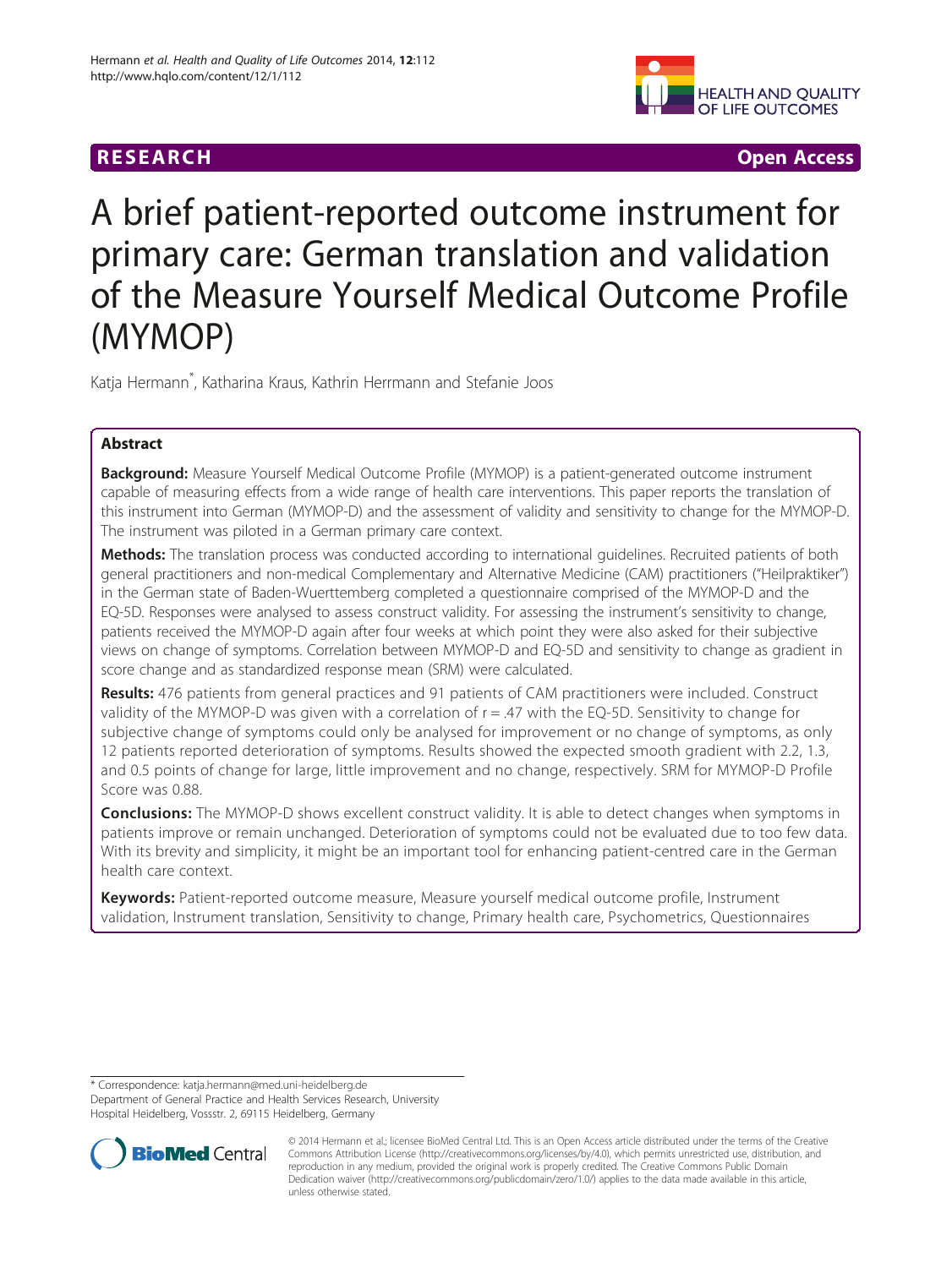## Background

Patient-reported outcomes (PROs) are important tools for enhancing patient-centred care. Increasingly, initiatives are being set up in different sectors of health care to drive forward the development and the use of PRO measures (PROMs). Such initiatives to date have been in different fields of medicine including oncology, surgery and rheumatology, with a focus mostly on disease-specific tools [\[1](#page-5-0)-[3](#page-5-0)]. Furthermore, established standardized instruments such as the Short Form 36 (SF-36), EQ-5D or WHOQOL-BREF [[4](#page-5-0)] assess general health status or quality of life. However, according to Lloyd et al., who have recently published a review on PROMs, a simple set of questions that asks patients to assess outcomes of treatment can be time and resource efficient in comparison to administering lengthy measures [\[5\]](#page-5-0).

Although it is not a single-item outcome, a similar brief approach is pursued with the Measure Yourself Medical Outcome Profile (MYMOP) [\[6](#page-5-0)]. This 4-item instrument allows patients themselves to nominate up to two symptoms that are concerning them most, and to subjectively assess the change of these symptoms over time following a therapeutic intervention. The MYMOP was developed by Paterson and initially published in 1996 [[6](#page-5-0)], a revised version including items on medication was validated in 1999 [[7,8](#page-5-0)]. Since then, the MYMOP has been used in several studies and has proven to be a sensitive measure of within-person change over time [[8,9](#page-5-0)]. In 2010, the MYMOP was translated to a valid and change-sensitive Chinese version [[10](#page-5-0)]. Studies evaluating the MYMOP have shown its good content validity [\[11](#page-5-0)], feasibility [\[12](#page-5-0)], and sensitivity to change [[13,14\]](#page-5-0). Although MYMOP has been mostly implemented in studies in the field of Complementary and Alternative Medicine (CAM), it is capable of measuring effects from a wide variety of health care interventions and is more sensitive to change than the SF-36 instrument [[6\]](#page-5-0). Due to its brevity and simplicity, it can be easily incorporated in other research settings including primary care.

The aim of this study was, therefore, to translate the MYMOP into German and pilot its use in a primary care setting. Validation of the translated version focused on construct validity and sensitivity to change.

## Methods

#### Instrument and translation

The MYMOP consists of four questions. In the first two questions, patients are asked to specify up to two symptoms which have concerned them most during the last week. A third question asks for a restriction of an ADL due to the symptom(s). The fourth question focuses on general wellbeing. In an optional follow-up form, the symptoms and activities specified in the initial form are assessed again. Additionally, patients can choose to name and rate a third symptom that newly occurs and is important to them now. In terms of scoring, all questions (symptoms, activity, and general wellbeing) have to be rated on 7-point Likert-type scales with 0 as the best and 6 as the worst answer option. MYMOP Profile Scores can be calculated as a mean of the ratings. These have values between 0 and 6; the higher the score, the worse the outcome. In the initial form, up to four items are used for scoring. In the follow-up form, up to five items are used for scoring. Profile Scores of initial and follow-up forms can be compared.

The German translation was based on the version MYMOP2 (both initial and follow-up form). This is available free of charge on-line ([http://www.bris.ac.uk/primary](http://www.bris.ac.uk/primaryhealthcare/resources/mymop)[healthcare/resources/mymop\)](http://www.bris.ac.uk/primaryhealthcare/resources/mymop). In keeping with established international guidelines [\[15\]](#page-5-0), in a first step, the MYMOP was independently translated from English to German (forward translation) by two researchers with German as their mother-tongue. Both researchers agreed on a final first German version. The translated German version was given to a small patient sample  $(n = 16)$  to correct for ambiguities and to ensure practicability. Due to their feedback, the questionnaire had to be slightly adjusted. The final version was subsequently translated back into English again (reverse "back" translation) by a colleague whose mother-tongue is English and a second professional translator. The research team consented to the final reverse translation version. This version was sent to the original author of the MYMOP (C. Paterson), for final approval, which was also received.

#### Validation

Objectives of the translated instrument validation process were to assess (1) construct validity and (2) sensitivity to change.

#### Setting and sampling

From February 2012 to July 2013, the MYMOP-D was piloted with both patients from general practices and patients seeing independent CAM health practitioners ("Heilpraktiker") in the German state of Baden-Württemberg. Patients > 18 years who contacted the practitioner with a newly developed symptom on a given day that consented to participate in the study were included. Patients with an insufficient command of German, middle- or higher-grade dementia patients, and patients who contacted the practitioner for a reason other than a medical consultation (i.e. follow-up prescription) were excluded from the study.

To reach a sufficient patient sample for validation and for the expected correlation  $(r = .30, \text{ alpha} = .05, \text{ 1-beta} = .20)$ , our target sample was at least 85 patients. 779 general practitioners and 150 CAM health practitioners were invited to participate in the study. Addresses from general practices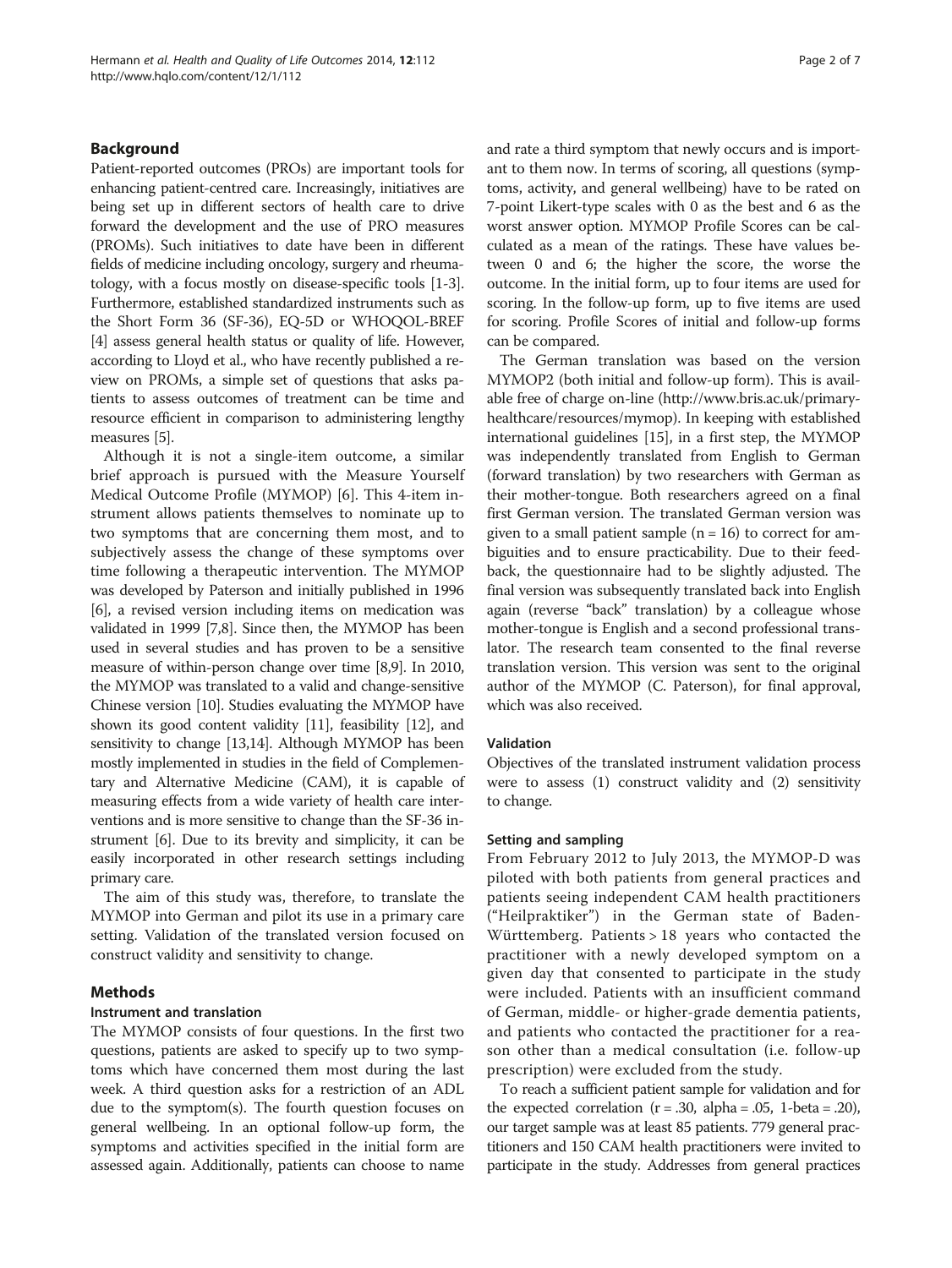were drawn from the directory of the Association of Statutory Health Insurance Physicians (Kassenärztliche Vereinigung). Addresses for CAM health practitioners were collected from telephone books.

#### Data collection

In general practices, patients were approached by a doctoral student from the Department of General Practice and Health Services Research (KK, KhH) while they were waiting for their appointment. Patients were informed about the study purpose by the doctoral student. Eligibility to participate was documented by the physicians. When filling out the questionnaire, patients could use a separate room and consider their answers undisturbed.

This procedure was not feasible for the patients of the CAM health practitioners; as the number of consulting patients per day was far less compared to that in GP practices, so that the continuous presence of the doctoral student could not be guaranteed. Therefore, we elected to train the participating CAM practitioners in informing patients on the study purpose and handing out the MYMOP-D. They were advised to approach patients consecutively and were provided with a screening list with possible reasons for excluding patients.

Participating patients noted their address on the questionnaire thus enabling a follow-up assessment after 4 weeks. Patients received the follow-up questionnaire via mail and could return it in a postage-paid envelope. Returned questionnaires were given a pseudonym number before all personal information was erased.

#### Instruments for validation

To assess construct validity, a comparison with a quality-of-life questionnaire was applied. In contrast to Paterson who used the SF-36 [[6\]](#page-5-0), we decided to use the EQ-5D as it takes less time to complete and both measures are comparable [[16\]](#page-5-0). The EQ-5D consists of 5 items with 3 statements each. Patients need to decide which of the 3 statements best fits their physical and mental state. Out of the 5 answers, an index score can be calculated [[17](#page-5-0)]; the higher the score, the better the patient's quality of life.

To assess sensitivity to change, patients had to evaluate the severity of symptoms at the 4-week follow-up compared with at the time of the initial assessment. They were asked to answer the question: "Please indicate how your symptoms have been in general during the last 4 weeks, since the initial assessment." with the answer options being "much better", "a little better", "unchanged", "a little worse", and "much worse". Due to organizational problems, this question was later included in follow-up questionnaires in September 2012.

#### Data analysis

In a first step, patients from general practices and patients of CAM health practitioners were compared regarding their socio-demographic characteristics to facilitate a reasonable joint analysis of both groups. Described symptoms were categorized using the second edition of the International Classification of Primary Care (ICPC-2) [[18](#page-5-0)]. For analysis of construct validity, MYMOP-D Profile Scores and EQ-5D scores were correlated. To confirm construct validity, a correlation of  $r$  > =.30 was expected (based on the results of Paterson [\[6\]](#page-5-0)). Since higher scores denote worse outcome in the MYMOP-D and better outcome in the EQ-5D, the correlation was expected to be negative in tendency. For sensitivity to change, standardized response means (SRM) were calculated [[6,19](#page-5-0)]. Additionally, the mean changes in the MYMOP-D were compared among the different categories of patient-rated perceived change in severity of symptoms. A smooth gradient from deterioration to improvement is to be expected. ANOVA was used for the detection of differences in changes between groups.

For all statistical analyses, IBM SPSS version 20 was used.

The study protocol was approved by the ethics committee of the Medical Faculty of the University of Heidelberg (S-443/2011).

## Results

## Study sample

567 participants (476 patients from 34 general practices and 91 patients from 11 CAM practices) were included in our study and completed the initial questionnaire. Characteristics of the sample are to be found in Table 1.

Due to optional questions and missing values in single questions, the sample size in the analyses varies slightly. Valid "n" are reported in the tables. Mean initial values of MYMOP-D profile score, of ratings of symptoms, activity and wellbeing, and of the EQ-5D scores are to be found in Table [2.](#page-3-0) Reported symptoms covered all chapters of the ICPC2 (except W: Pregnancy, Childbearing, Family Planning, and Y: Male Genital); most commonly reported symptoms were back pain, cough and fatigue.

From 341 patients of the 567 patients (60.1%), we received a completed follow-up questionnaire. Patients who returned the questionnaire were more likely female  $(p = .02)$  and on average 6 years older than patients who did not fill out the follow-up form (responders  $M = 52.5$ , SD = 17.5; non-responders  $M = 46.3$ , SD = 17.8; p < .01).

|  |  | Table 1 Participant characteristics ( $n = 567$ ) |  |
|--|--|---------------------------------------------------|--|
|--|--|---------------------------------------------------|--|

| Gender n (%) |                   |
|--------------|-------------------|
| Female       | 368 (64.9)        |
| Male         | 199 (35.1)        |
| Age M (SD)   | 50.1 (17.9) years |
|              |                   |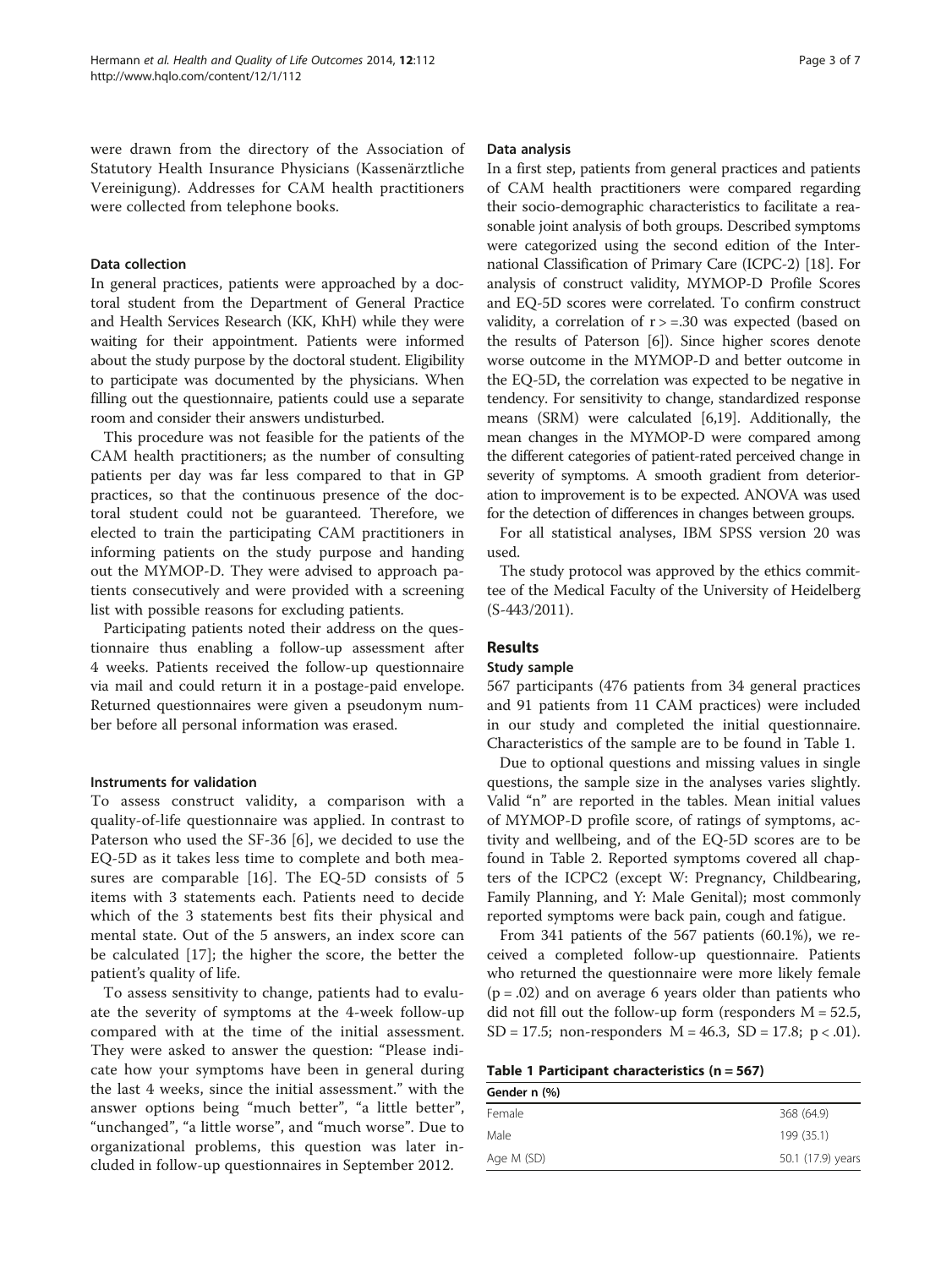#### <span id="page-3-0"></span>Table 2 MYMOP-D and EQ-5D

|                             | All $(n = 567)$ |         |  |  |
|-----------------------------|-----------------|---------|--|--|
| <b>MYMOP-D</b>              | Mean (SD)       | Valid n |  |  |
| Symptom 1                   | 3.9(1.4)        | 565     |  |  |
| Symptom 2                   | 3.9(1.3)        | 418     |  |  |
| Activity                    | 4.1(1.5)        | 550     |  |  |
| Wellbeing                   | 3.1(1.4)        | 565     |  |  |
| Profile score               | 3.7(1.1)        | 564     |  |  |
| Duration of symptom 1 n (%) |                 | 566     |  |  |
| 0-4 weeks                   | 176 (31.0)      |         |  |  |
| 4-12 weeks                  | 63 (11.1)       |         |  |  |
| 3 months $-1$ year          | 76 (13.4)       |         |  |  |
| 1-5 years                   | 103 (18.2)      |         |  |  |
| >5 years                    | 148 (26.1)      |         |  |  |
| Medication for symptoms     | 318 (56.1)      | 567     |  |  |
| Medication in general n (%) |                 | 564     |  |  |
| None                        | 105 (18.5)      |         |  |  |
| $1 - 2$                     | 231 (40.7)      |         |  |  |
| $3 - 4$                     | 127 (22.4)      |         |  |  |
| $5 - 6$                     | 53 (9.3)        |         |  |  |
| 7 and more                  | 48 (8.5)        |         |  |  |
| EQ-5D M (SD)                |                 |         |  |  |
| Health assessment on VAS    | 64.4 (20.3)     | 565     |  |  |
| Index score                 | 0.79(0.23)      | 557     |  |  |

Initial MYMOP-D scores did not differ between responders and non-responders to follow-up, except for activity (responders  $M = 4.0$ ,  $SD = 1.6$ ; non-responders  $M = 4.3$ ,  $SD = 1.4$ ;  $p = .03$ ).

## Validity

For a total of 554 patients, both MYMOP-D profile score and EQ-5D index score could be calculated for the initial completion of the questionnaire. For 13 patients, scores could not be computed due to missing values. MYMOP-D and EQ-5D correlated significantly and higher than expected with  $r = -.47$  ( $p < .01$ ).

#### Sensitivity to change

On average, symptoms improved from initial to followup assessment based on subjective reporting via the MYMOP-D (Table [3](#page-4-0)). With the exception of the question on wellbeing, all MYMOP-D questions and the Profile Score had SRM > .80, indicating large effects of sensitivity to change [[19](#page-5-0)], and wellbeing showing weak sensitivity to change with an SRM = 0.43. The EQ-5D index and the VAS in comparison showed a sensitivity to change of SRM = 0.35 and 0.17, respectively.

From the total of 341 patients, who returned the followup questionnaire, 161 also rated the change of symptoms they perceived on the single question with answer options from "much better" to "much worse". There were no differences in age and gender between patients who gave an overall assessment of their perceived change of symptoms and those who did not answer this question. Twelve patients (7.5%) reported deterioration of their symptoms; for 47 patients (29.2%) symptoms remained at the same level, and for 102 patients (63.4%) symptoms improved. For patients whose symptoms were subjectively "much better", mean MYMOP-D scores on the profile score and all questions except wellbeing decreased (signifying improvement) by at least 2 points (Table [4](#page-4-0), Figure [1](#page-4-0)). MYMOP-D scores of patients with symptoms which were subjectively "a little better" improved on average between 0.8 and 1.9 points (Table [4](#page-4-0), Figure [1](#page-4-0)). Patients with unchanged symptoms reported mean differences between 0.0 and 0.8 points on the MYMOP-D (Table [4](#page-4-0), Figure [1\)](#page-4-0). The small sample of patients with subjectively worse symptoms consists of 10 patients reporting "a little worse" symptoms and 2 patients reporting "much worse" symptoms. Mean differences of this sample did not follow the smooth gradient; results are given in Table [4](#page-4-0).

## **Discussion**

The MYMOP2 is a patient-oriented instrument; patients themselves state problem symptoms in their own words. It is applicable to primary care since the symptoms can still be classified using the ICPC2. It can also be used in CAM settings, which is of growing importance to patients (not only in Germany). The MYMOP2 has been used successfully in English-speaking countries and until now there was no validated German translation available. Based on the results of this study, the German version of the Measure Yourself Medical Outcome Profile, the MYMOP-D, proved to be both valid and sensitive to change. For construct validity, a high concordance of MYMOP-D and EQ-5D could be shown in our sample. High standardized response means after 4 weeks are reflected in a large proportion of patients who reported improved symptoms. Results also showed the expected smooth gradient in all questions and the MYMOP-D profile score for patients reporting unchanged and improved symptoms.

The correlation between MYMOP-D and EQ-5D was higher than expected on the basis of the original validation study [\[6](#page-5-0)]. We used the EQ-5D instead of the SF-36 that Paterson [\[6](#page-5-0)] and Chung et al. [[10](#page-5-0)] used. Models mapping the SF-36 onto the EQ-5D showed similar results [\[16\]](#page-5-0), so that our results are comparable to other validated versions of the MYMOP.

Sensitivity to change as measured as standardized response means is comparable to other studies using the MYMOP [\[6,14](#page-5-0)]. Patients in our study reported large effects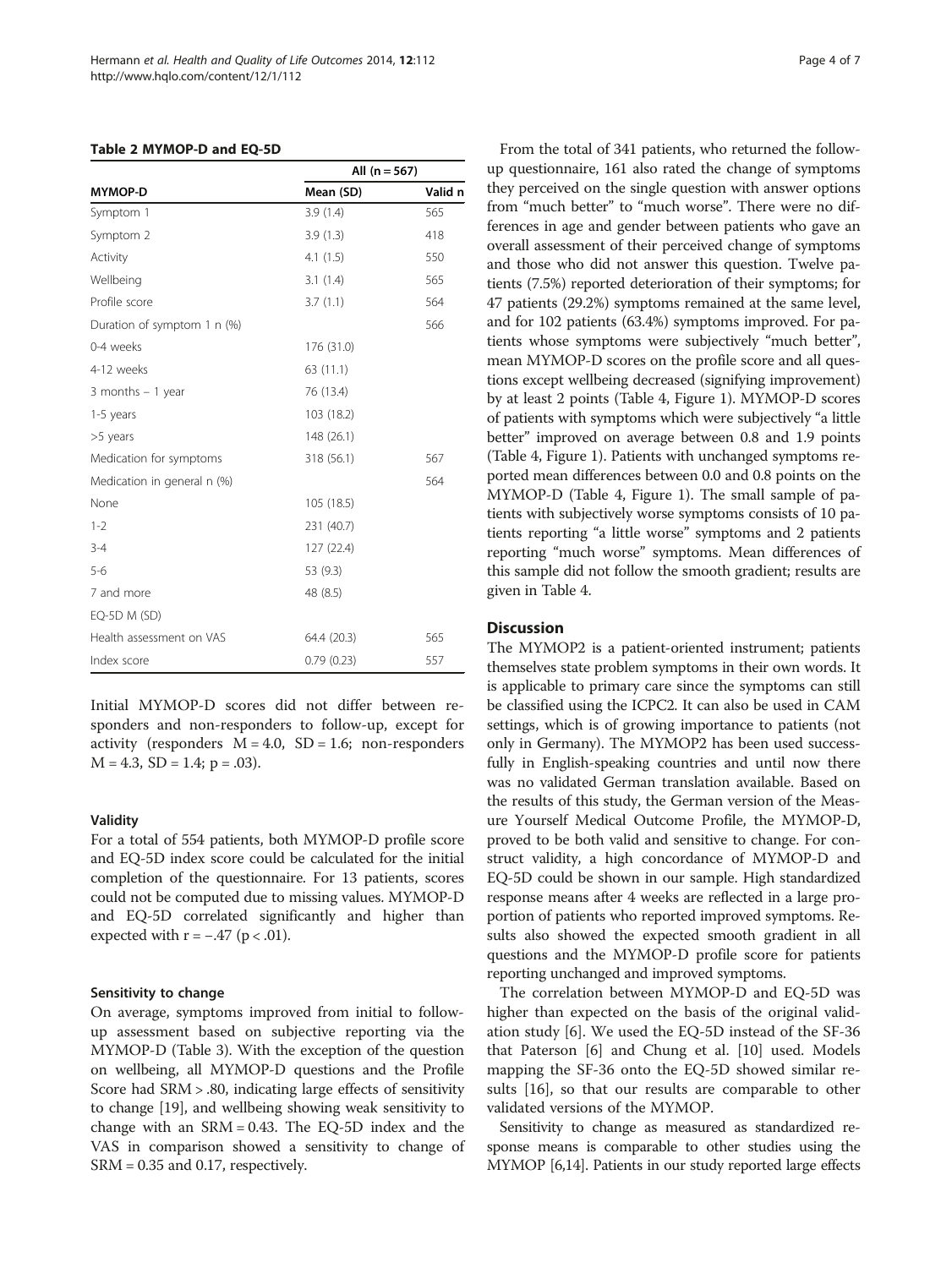|                       | Mean (SD) score at<br>initial administration | Valid n | Mean (SD) score<br>at follow-up | Valid n | Mean (SD) change | Valid n | <b>SRM</b> |
|-----------------------|----------------------------------------------|---------|---------------------------------|---------|------------------|---------|------------|
| MYMOP-D profile score | 3.7(1.1)                                     | 564     | 2.3(1.3)                        | 332     | .3(1.5)          | 331     | 0.88       |
| Symptom 1             | 3.9(1.4)                                     | 565     | 2.4(1.5)                        | 337     | 1.5(1.8)         | 337     | 0.80       |
| Symptom 2             | 3.9(1.3)                                     | 418     | 2.4(1.5)                        | 256     | .5(1.7)          | 242     | 0.83       |
| Activity              | 4.1(1.5)                                     | 550     | 2.2(1.8)                        | 330     | .7(2.0)          | 325     | 0.84       |
| Wellbeing             | 3.1(1.4)                                     | 565     | 2.3(1.3)                        | 335     | 0.7(1.7)         | 334     | 0.43       |

<span id="page-4-0"></span>Table 3 Mean change in MYMOP-D scores and standardized response mean (SRM)

(SRM > .80) on almost all MYMOP scales, reflecting the high proportion of patients also reporting a subjective improvement of their symptoms. The EQ-5D, in comparison, was less able to detect changes in patients' experiences of their symptoms. In a review considering different patient groups, SRMs of the EQ-5D were also weak with values

Table 4 Sensitivity to change of the MYMOP-D profile score depending on patient-rated perceived change of symptoms

| Patient-rated perceived<br>change of symptoms | Mean (SD) change in<br>score (initial - follow-up) | No. of patients |  |
|-----------------------------------------------|----------------------------------------------------|-----------------|--|
| Symptom 1                                     |                                                    | 160             |  |
| Much better <sup>a,b,c</sup>                  | 2.7(1.5)                                           | 55              |  |
| A little better <sup>d</sup>                  | 1.3(1.4)                                           | 46              |  |
| Unchanged <sup>d</sup>                        | 0.8(1.4)                                           | 47              |  |
| Worse <sup>d</sup>                            | 0.8(1.8)                                           | 12              |  |
| Symptom 2                                     |                                                    | 128             |  |
| Much bettera,b,c                              | 2.5(1.9)                                           | 45              |  |
| A little betterb,d                            | 1.5(1.3)                                           | 37              |  |
| Unchanged <sup>c,d</sup>                      | 0.4(1.3)                                           | 36              |  |
| Worse <sup>d</sup>                            | 0.6(1.1)                                           | 10              |  |
| Activity                                      |                                                    | 154             |  |
| Much better <sup>b</sup>                      | 2.7(2.0)                                           | 53              |  |
| A little better                               | 1.9(1.6)                                           | 46              |  |
| Unchanged <sup>d</sup>                        | 0.8(1.9)                                           | 43              |  |
| Worse                                         | 1.3(1.9)                                           | 12              |  |
| Wellbeing                                     |                                                    | 159             |  |
| much better <sup>b</sup>                      | 1.2(1.6)                                           | 55              |  |
| A little better                               | 0.8(1.6)                                           | 47              |  |
| Unchanged <sup>d</sup>                        | 0.0(1.4)                                           | 45              |  |
| Worse                                         | 0.1(1.2)                                           | 12              |  |
| MYMOP-D profile score                         |                                                    | 158             |  |
| Much bettera,b,c                              | 2.2(1.2)                                           | 55              |  |
| A little better <sup>b,d</sup>                | 1.3(1.2)                                           | 46              |  |
| Unchanged <sup>c,d</sup>                      | 0.5(1.0)                                           | 45              |  |
| Worse <sup>d</sup>                            | 0.7(1.1)                                           | 12              |  |

Significant differences (Bonferroni correction) to <sup>a</sup>worse, <sup>b</sup>unchanged, <sup>c</sup>a little better, <sup>d</sup>much better.

not larger than .43 after 3 to 12 months [[20](#page-5-0)]. It seems the EQ-5D only reacts to major impacts on quality of life.

The MYMOP-D profile score and all questions except the one regarding wellbeing were very sensitive to change. Other studies using the MYMOP also observed the question about wellbeing as the least sensitive of the questions [[6,14,21\]](#page-5-0). Wellbeing is influenced by a multitude of factors and reported symptoms at a given point in time might be just a (minor) part of it. The MYMOP allows patients to name other factors they suspect have an influence on their health, but patients – at least in our study – rarely use this opportunity. In a clinical setting, as a tool for communication and reflecting on the therapy with the patient [\[6](#page-5-0)], we recommend that they should be encouraged to fill out this part of MYMOP as well. It enables medical professionals to understand patients' underlying concepts of disease and could assist in identifying influences on wellbeing. Nevertheless, the practicability of the MYMOP-D as a communication tool in everyday general practice and with patients of CAM health practitioners remains to be demonstrated.

Baseline values and change in MYMOP-D scores are comparable to the results of other studies with patients, such as: from an acupuncture clinic [\[9](#page-5-0)], with rotator cuff tendinitis [\[22](#page-6-0)], with long-term conditions [[13](#page-5-0)], or with insomnia [[23\]](#page-6-0). With this background, it would be possible to conclude clinically relevant improvements from the MYMOP scores. For a clinical consultation, this could help both practitioners and patients to define appropriate therapy goals.

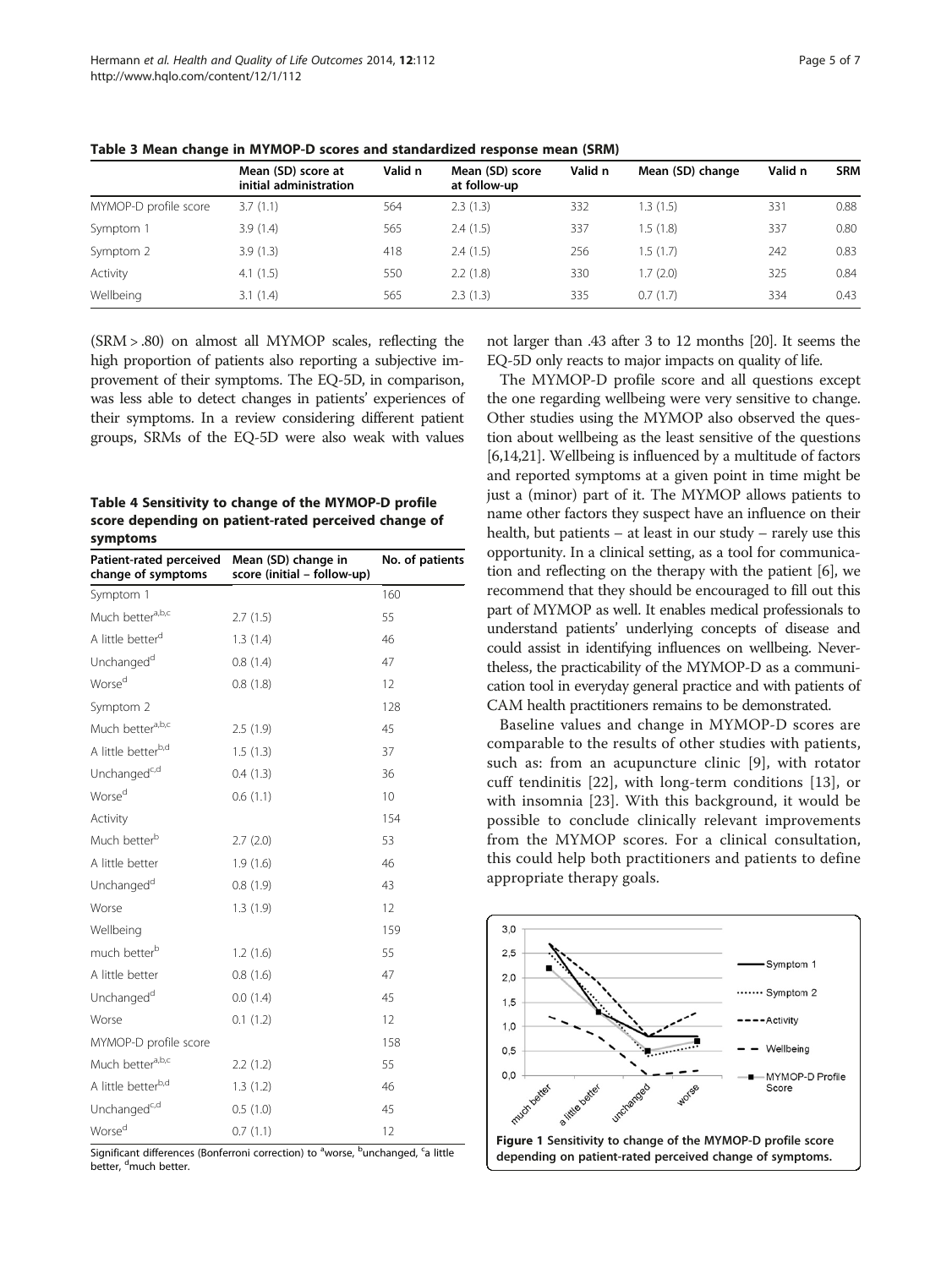<span id="page-5-0"></span>A review of outcome instruments for treatment of chronic low back pain advised the use of more specific instead of generic tools for measuring sensitivity to change [[24](#page-6-0)]; an evaluation based on patient preference, i.e. with the MYMOP-D, is highly specific. The use of patientpreference questionnaires has several advantages: patients only rate symptoms and activities which are of immediate meaning to them, and since contents of the questionnaire are personally relevant, the problem of missing data is minimized. Improvements during therapy are easier to detect.

## Limitations of the study

Although adequate numbers of patients returned the followup questionnaire, only a part of this number had answered the question about the perceived change of symptoms. Too few patients reported a deterioration to be able to calculate sensitivity to change in this category. The problem with only a small proportion of patients reporting deterioration has been previously observed [9,10] and discussed [12]. The fact is patients presenting with acute symptoms for medical advice, very rarely experience worsening symptoms four week later (and even more rarely do these patients develop chronic symptoms of disease) [12]. In our study, all patients were under current treatment for their symptom(s). Additionally, the main problem for the patient might change over time and is not considered in this questionnaire [11].

## Conclusions

The MYMOP-D proved to be a valid tool with good sensitivity to change and with excellent construct validity. For sensitivity to change over the whole spectrum, including deterioration of symptoms, more patients with deteriorating symptoms need to be assessed. Because of its brevity and simplicity, it can be easily incorporated into primary health care settings and, therefore, might be an important tool to enhance patient-centred care.

#### Abbreviations

ANOVA: Analysis of variance; CAM: Complementary and alternative medicine; ICPC-2: International classification of primary care, second edition; M: Mean; MYMOP-D: Measure yourself medical outcome profile German version; PROs: Patient-reported outcomes; PROMs: Patient-reported outcome measures; SD: Standard deviation; SRM: Standardized response mean.

#### Competing interests

The authors declare that they have no competing interests.

#### Authors' contributions

JS and KjH designed the study. KK and KhH acquired the data. KjH analyzed the data. All authors interpreted the data. KjH and JS drafted the manuscript. All authors revised the manuscript and gave final approval.

#### Acknowledgements

We sincerely thank Sarah Berger (Dept. of General Practice and Health Services Research, University Hospital Heidelberg) for language editing. Thanks to the anonymous reviewers for their thoughtful and constructive feedback. We acknowledge financial support by Deutsche Forschungsgemeinschaft and Ruprecht-Karls-Universität Heidelberg within the funding programme Open Access Publishing.

Received: 26 March 2014 Accepted: 4 July 2014 Published: 19 July 2014

#### References

- 1. Thomson HJ, Winters ZE, Brandberg Y, Didier F, Blazeby JM, Mills J: The early development phases of a European Organisation for Research and Treatment of Cancer (EORTC) module to assess patient reported outcomes (PROs) in women undergoing breast reconstruction. Eur J Cancer 2013, 49:1018–1026.
- 2. Chow A, Purkayastha S, Dosanjh D, Sarvanandan R, Ahmed I, Paraskeva P: Patient reported outcomes and their importance in the development of novel surgical techniques. Surg Innov 2012, 19:327-334.
- 3. Kirwan JR, Fries JF, Hewlett SE, Osborne RH, Newman S, Ciciriello S, van de Laar MA, Dures E, Minnock P, Heiberg T, Sanderson TC, Flurey CA, Leong AL, Montie P, Richards P: Patient perspective workshop: moving towards OMERACT guidelines for choosing or developing instruments to measure patient-reported outcomes. J Rheumatol 2011, 38:1711–1715.
- 4. Skevington SM, McCrate FM: Expecting a good quality of life in health: assessing people with diverse diseases and conditions using the WHOQOL-BREF. Health Expect 2012, 15:49–62.
- 5. Lloyd H, Jenkinson C, Hadi M, Gibbons E, Fitzpatrick R: Patient reports of the outcomes of treatment: a structured review of approaches. Health Qual Life Outcomes 2014, 12:5.
- 6. Paterson C: Measuring outcomes in primary care: a patient generated measure, MYMOP, compared with the SF-36 health survey. BMJ 1996, 312:1016–1020.
- 7. Paterson C, Britten N: In pursuit of patient-centred outcomes: a qualitative evaluation of the 'Measure Yourself Medical Outcome Profile'. J Health Serv Res Policy 2000, 5:27-36.
- 8. Polus BI, Kimpton AJ, Walsh MJ: Use of the measure your medical outcome profile (MYMOP2) and W-BQ12 (Well-Being) outcomes measures to evaluate chiropractic treatment: an observational study. Chiropr Manual Therap 2011, 19:7.
- 9. Hull SK, Page CP, Skinner BD, Linville JC, Coeytaux RR: Exploring outcomes associated with acupuncture. J Altern Complement Med 2006, 12:247–254.
- 10. Chung VC, Wong VC, Lau CH, Hui H, Lam TH, Zhong LX, Wong SY, Griffiths SM: Using Chinese version of MYMOP in Chinese medicine evaluation: validity, responsiveness and minimally important change. Health Qual Life Outcomes 2010, 8:111.
- 11. Paterson C: Seeking the patient's perspective: a qualitative assessment of EuroQol, COOP-WONCA charts and MYMOP. Qual Life Res 2004, 13:871–881.
- 12. Jolles BM, Buchbinder R, Beaton DE: A study compared nine patient-specific indices for musculoskeletal disorders. J Clin Epidemiol 2005, 58:791–801.
- 13. Paterson C, Unwin J, Joire D: Outcomes of traditional Chinese medicine (traditional acupuncture) treatment for people with long-term conditions. Complement Ther Clin Pract 2010, 16:3–9.
- 14. Paterson C, Langan CE, McKaig GA, Anderson PM, Maclaine GD, Rose LB, Walker SJ, Campbell MJ: Assessing patient outcomes in acute exacerbations of chronic bronchitis: the measure your medical outcome profile (MYMOP), medical outcomes study 6-item general health survey (MOS-6A) and EuroQol (EQ-5D). Qual Life Res 2000, 9:521–527.
- 15. Beaton DE, Bombardier C, Guillemin F, Ferraz MB: Guidelines for the process of cross-cultural adaptation of self-report measures. Spine 2000, 25:3186–3191.
- 16. Rowen D, Brazier J, Roberts J: Mapping SF-36 onto the EQ-5D index: how reliable is the relationship? Health Qual Life Outcomes 2009, 7:27.
- 17. Greiner W, Claes C, Busschbach JJ, von der Schulenburg JM: Validating the EQ-5D with time trade off for the German population. Eur J Health Econ 2005, 6:124–130.
- 18. International Classification of Primary Care, Second Edition; [http://www.who.](http://www.who.int/classifications/icd/adaptations/icpc2/en/) [int/classifications/icd/adaptations/icpc2/en/.](http://www.who.int/classifications/icd/adaptations/icpc2/en/)
- 19. Liang MH, Fossel AH, Larson MG: Comparisons of five health status instruments for orthopedic evaluation. Med Care 1990, 28:632–642.
- 20. Walters SJ, Brazier JE: Comparison of the minimally important difference for two health state utility measures: EQ-5D and SF-6D. Qual Life Res 2005, 14:1523–1532.
- 21. White A, Richardson M, Richmond P, Freedman J, Bevis M: Group acupuncture for knee pain: evaluation of a cost-saving initiative in the health service. Acupunct Med 2012, 30:170–175.